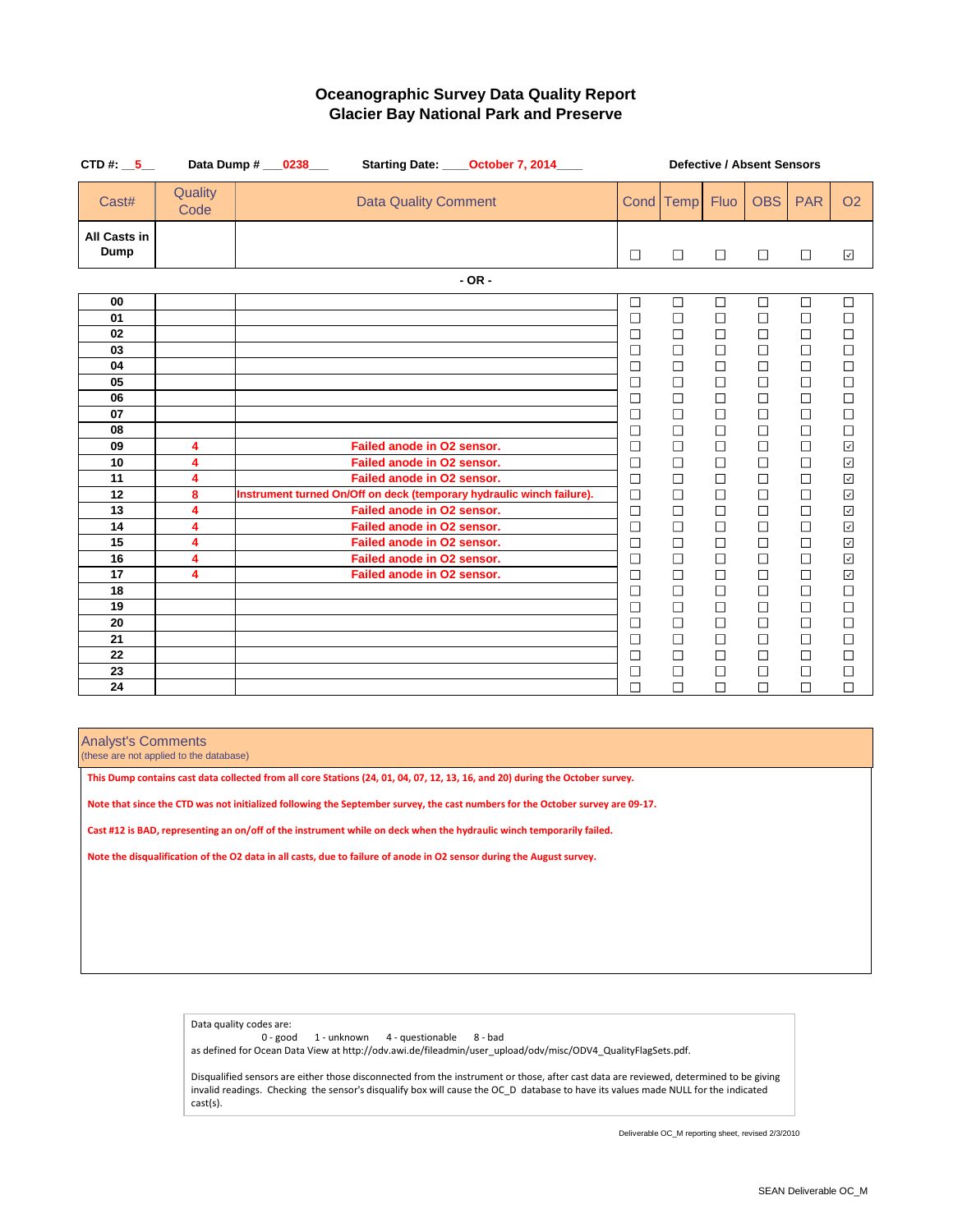| CTD #: $\_5$                       |                 | Data Dump # ____ 0237 ____ |                             | Starting Date: September 2, 2014 | <b>Defective / Absent Sensors</b> |                  |                          |                  |                  |                          |
|------------------------------------|-----------------|----------------------------|-----------------------------|----------------------------------|-----------------------------------|------------------|--------------------------|------------------|------------------|--------------------------|
| Cast#                              | Quality<br>Code |                            | <b>Data Quality Comment</b> |                                  |                                   | Cond Temp        | <b>Fluo</b>              | <b>OBS</b>       | <b>PAR</b>       | <b>O2</b>                |
| <b>All Casts in</b><br><b>Dump</b> |                 |                            |                             |                                  | $\Box$                            | $\Box$           | $\Box$                   | $\Box$           | $\Box$           | $\checkmark$             |
|                                    |                 |                            |                             | $-OR -$                          |                                   |                  |                          |                  |                  |                          |
| 00                                 |                 |                            |                             |                                  | $\Box$                            | $\Box$           | $\Box$                   | $\Box$           | $\Box$           | $\Box$                   |
| 01                                 | 4               |                            | Failed anode in O2 sensor.  |                                  | $\Box$                            | $\Box$           | $\Box$                   | $\Box$           | $\Box$           | $\overline{\mathcal{L}}$ |
| 02                                 | 4               |                            | Failed anode in O2 sensor.  |                                  | $\Box$                            | $\Box$           | $\Box$                   | $\Box$           | $\Box$           | $\checkmark$             |
| 03                                 | 4               |                            | Failed anode in O2 sensor.  |                                  | $\Box$                            | $\Box$           | $\Box$                   | $\Box$           | $\Box$           | $\overline{\phantom{a}}$ |
| 04                                 | 4               |                            | Failed anode in O2 sensor.  |                                  | $\Box$                            | $\Box$           | $\Box$                   | $\Box$           | $\Box$           | $\blacktriangledown$     |
| 05                                 | 4               |                            | Failed anode in O2 sensor.  |                                  | $\Box$                            | $\Box$           | $\Box$                   | $\Box$           | $\Box$           | $\checkmark$             |
| 06                                 | 4               |                            | Failed anode in O2 sensor.  |                                  | $\Box$                            | $\Box$           | $\Box$                   | $\Box$           | $\Box$           | $\blacktriangledown$     |
| 07                                 | 4               |                            | Failed anode in O2 sensor.  |                                  | $\Box$                            | $\Box$           | $\Box$                   | $\Box$           | $\Box$           | $\overline{\mathbf{v}}$  |
| 08                                 | 4               |                            | Failed anode in O2 sensor.  |                                  | $\Box$                            | $\Box$           | $\Box$                   | $\Box$           | $\Box$           | $\checkmark$             |
| 09                                 |                 |                            |                             |                                  | $\Box$                            | $\Box$           | $\Box$                   | $\Box$           | $\Box$           | $\Box$                   |
| 10                                 |                 |                            |                             |                                  | $\Box$                            | $\Box$           | $\Box$                   | $\Box$           | $\Box$           | $\Box$                   |
| 11                                 |                 |                            |                             |                                  | $\Box$                            | $\Box$           | $\Box$                   | $\Box$           | $\Box$           | $\Box$                   |
| 12                                 |                 |                            |                             |                                  | $\Box$                            | $\Box$           | $\Box$                   | $\Box$           | $\Box$           | $\Box$                   |
| 13                                 |                 |                            |                             |                                  | $\Box$                            | $\Box$           | $\Box$                   | $\Box$           | $\Box$           | $\Box$                   |
| 14                                 |                 |                            |                             |                                  | $\Box$                            | $\Box$           | $\Box$                   | $\Box$           | $\Box$           | $\Box$                   |
| 15                                 |                 |                            |                             |                                  | $\Box$                            | $\Box$           | $\overline{\phantom{a}}$ | $\Box$           | $\Box$           | $\Box$                   |
| 16                                 |                 |                            |                             |                                  | $\Box$                            | $\Box$           | $\Box$                   | $\Box$           | $\Box$           | $\Box$                   |
| 17                                 |                 |                            |                             |                                  | $\Box$<br>$\Box$                  | $\Box$<br>$\Box$ | $\Box$<br>$\Box$         | $\Box$<br>$\Box$ | $\Box$<br>$\Box$ | $\Box$<br>$\Box$         |
| 18                                 |                 |                            |                             |                                  |                                   |                  |                          |                  |                  |                          |
| 19                                 |                 |                            |                             |                                  | $\Box$                            | $\Box$           | $\Box$                   | $\Box$           | $\Box$           | $\overline{\phantom{0}}$ |
| 20<br>21                           |                 |                            |                             |                                  | $\Box$<br>$\Box$                  | $\Box$<br>$\Box$ | $\Box$<br>$\Box$         | $\Box$<br>$\Box$ | $\Box$<br>$\Box$ |                          |
| 22                                 |                 |                            |                             |                                  | $\Box$                            | $\Box$           | $\Box$                   | $\Box$           | $\Box$           | $\Box$                   |
| 23                                 |                 |                            |                             |                                  | $\Box$                            | $\Box$           | $\Box$                   | $\Box$           | $\Box$           | $\Box$                   |
| 24                                 |                 |                            |                             |                                  | $\Box$                            | $\Box$           | $\Box$                   | $\Box$           | $\Box$           | $\Box$                   |
|                                    |                 |                            |                             |                                  |                                   |                  |                          |                  |                  |                          |

# **Oceanographic Survey Data Quality Report Glacier Bay National Park and Preserve**

### Analyst's Comments

(these are not applied to the database)

Data quality codes are:

0 - good 1 - unknown 4 - questionable 8 - bad

as defined for Ocean Data View at http://odv.awi.de/fileadmin/user\_upload/odv/misc/ODV4\_QualityFlagSets.pdf.

Disqualified sensors are either those disconnected from the instrument or those, after cast data are reviewed, determined to be giving invalid readings. Checking the sensor's disqualify box will cause the OC\_D database to have its values made NULL for the indicated cast(s).

**This Dump contains cast data collected from all core Stations (24, 01, 04, 13, 07, 12, 16, and 20) during the September survey.**

**Note the disqualification of the O2 data in all casts, due to failure of anode in O2 sensor during the August survey.**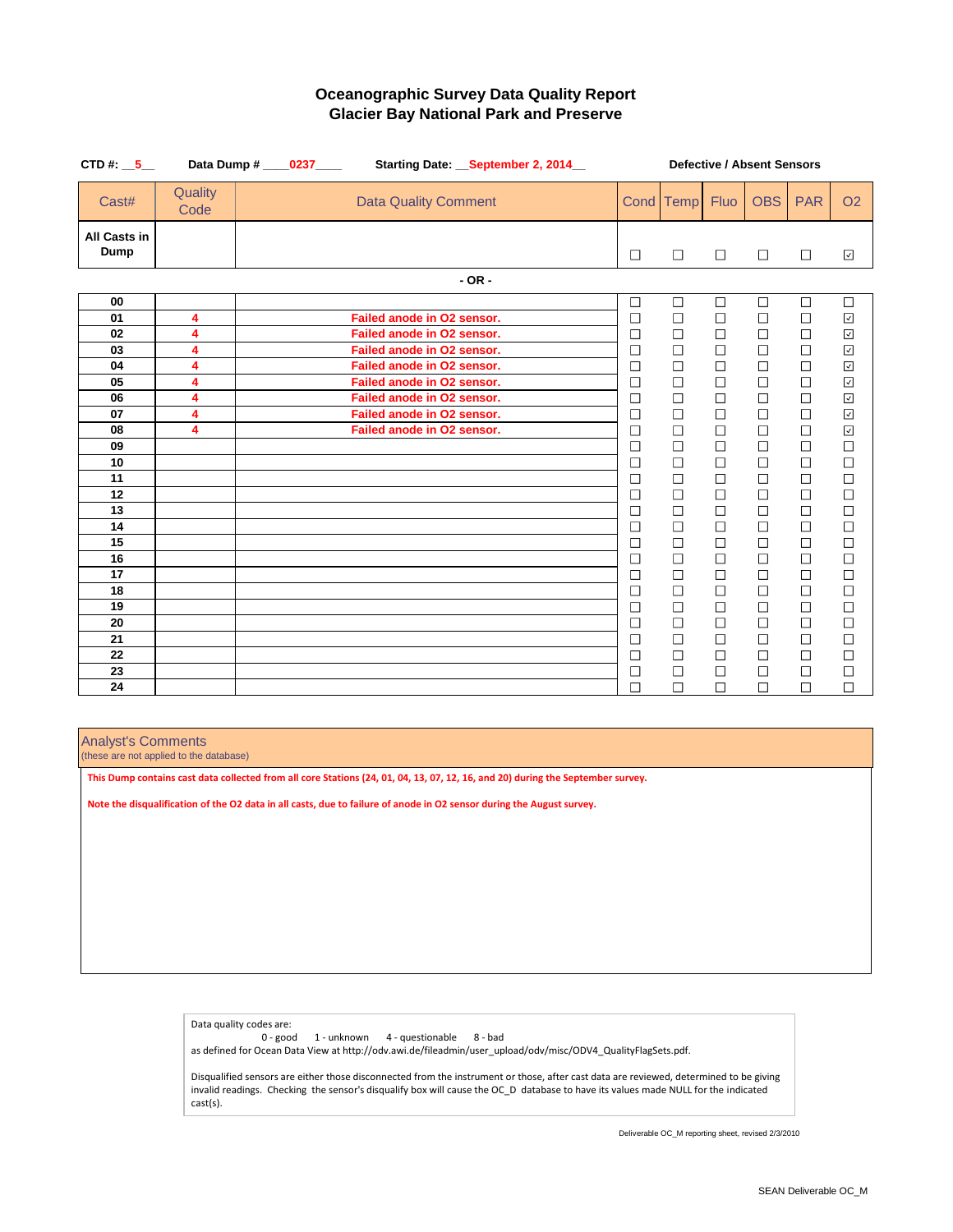| CTD #: $\_5$                       |                 | Starting Date: _____ August 8, 2014____<br>Data Dump # _____0236_____ |                  | <b>Defective / Absent Sensors</b> |                  |                  |                  |                                                   |
|------------------------------------|-----------------|-----------------------------------------------------------------------|------------------|-----------------------------------|------------------|------------------|------------------|---------------------------------------------------|
| Cast#                              | Quality<br>Code | <b>Data Quality Comment</b>                                           |                  | Cond Temp                         | <b>Fluo</b>      | <b>OBS</b>       | <b>PAR</b>       | <b>O2</b>                                         |
| <b>All Casts in</b><br><b>Dump</b> |                 |                                                                       | $\Box$           | $\Box$                            | $\Box$           | $\Box$           | $\Box$           | $\Box$                                            |
|                                    |                 | $-$ OR $-$                                                            |                  |                                   |                  |                  |                  |                                                   |
| 00                                 |                 |                                                                       | $\Box$           | $\Box$                            | $\Box$           | $\Box$           | $\Box$           | $\Box$                                            |
| 01                                 | $\mathbf 0$     |                                                                       | $\Box$           | $\Box$                            | $\Box$           | $\Box$           | $\Box$           | $\Box$                                            |
| 02                                 | $\mathbf 0$     |                                                                       | $\Box$           | $\Box$                            | $\Box$           | $\Box$           | $\Box$           | $\Box$                                            |
| 03                                 | $\mathbf 0$     |                                                                       | $\Box$           | $\Box$                            | $\Box$           | $\Box$           | $\Box$           | $\begin{array}{c} \square \\ \square \end{array}$ |
| 04                                 | 8               | BAD (re-cast of Cast #03, Stn. 04).                                   | $\Box$           | $\Box$                            | $\Box$           | $\Box$           | $\Box$           |                                                   |
|                                    |                 | <b>DELETED</b>                                                        | $\Box$           | $\Box$                            | $\Box$           | $\Box$           | $\Box$           | $\Box$                                            |
| 06                                 | $\mathbf 0$     |                                                                       | $\Box$           | $\Box$                            | $\Box$           | $\Box$           | $\Box$           | $\Box$                                            |
| 07                                 | $\mathbf 0$     |                                                                       | $\Box$           | $\Box$                            | $\Box$           | $\Box$           | $\Box$           | $\Box$                                            |
| 08                                 | 4               | Failed anode in O2 sensor.                                            | $\Box$           | $\Box$                            | $\Box$           | $\Box$           | $\Box$           | $\checkmark$                                      |
| 09                                 | 4               | Failed anode in O2 sensor.                                            | $\Box$           | $\Box$                            | $\Box$           | $\Box$           | $\Box$           | $\blacktriangledown$                              |
| 10                                 | 4               | Failed anode in O2 sensor.                                            | $\Box$           | $\Box$                            | $\Box$           | $\Box$           | $\Box$           | $\checkmark$                                      |
| 11                                 |                 |                                                                       | $\Box$           | $\Box$                            | $\Box$           | $\Box$           | $\Box$           | $\Box$                                            |
| 12                                 |                 |                                                                       | $\Box$           | $\Box$                            | $\Box$           | $\Box$           | $\Box$           | $\Box$                                            |
| 13                                 |                 |                                                                       | $\Box$           | $\Box$                            | $\Box$           | $\Box$           | $\Box$           | $\Box$                                            |
| 14                                 |                 |                                                                       | $\Box$           | $\Box$                            | $\Box$           | $\Box$           | $\Box$           | $\Box$                                            |
| 15                                 |                 |                                                                       | $\Box$           | $\Box$                            | $\Box$           | $\Box$           | $\Box$           | $\Box$                                            |
| 16                                 |                 |                                                                       | $\Box$           | $\Box$                            | $\Box$           | $\Box$           | $\Box$           | $\Box$                                            |
| 17<br>18                           |                 |                                                                       | $\Box$<br>$\Box$ | $\Box$<br>$\Box$                  | $\Box$<br>$\Box$ | $\Box$<br>$\Box$ | $\Box$<br>$\Box$ | $\Box$<br>$\Box$                                  |
| 19                                 |                 |                                                                       | $\Box$           | $\Box$                            | $\Box$           |                  |                  |                                                   |
| 20                                 |                 |                                                                       | $\Box$           | $\Box$                            | $\Box$           | $\Box$<br>$\Box$ | $\Box$<br>$\Box$ | $\Box$<br>$\Box$                                  |
| 21                                 |                 |                                                                       | $\Box$           | $\Box$                            | $\Box$           | $\Box$           | $\Box$           | $\Box$                                            |
| 22                                 |                 |                                                                       | $\Box$           | $\Box$                            | $\Box$           | $\Box$           | $\Box$           | $\Box$                                            |
| 23                                 |                 |                                                                       | $\Box$           | $\Box$                            | $\Box$           | $\Box$           | $\Box$           | $\Box$                                            |
| 24                                 |                 |                                                                       | $\Box$           | $\Box$                            | $\Box$           | $\Box$           | $\Box$           | $\Box$                                            |

# **Oceanographic Survey Data Quality Report Glacier Bay National Park and Preserve**

### Analyst's Comments

(these are not applied to the database)

Data quality codes are:

0 - good 1 - unknown 4 - questionable 8 - bad

as defined for Ocean Data View at http://odv.awi.de/fileadmin/user\_upload/odv/misc/ODV4\_QualityFlagSets.pdf.

Disqualified sensors are either those disconnected from the instrument or those, after cast data are reviewed, determined to be giving invalid readings. Checking the sensor's disqualify box will cause the OC\_D database to have its values made NULL for the indicated cast(s).

**This Dump contains cast data collected from all core Stations (01, 24, 04, 07, 12, 13, 16, and 20) during the August survey.**

**Note the disqualification of the O2 data in Cast #s 08, 09, and 10 due to failure of anode in O2 sensor.**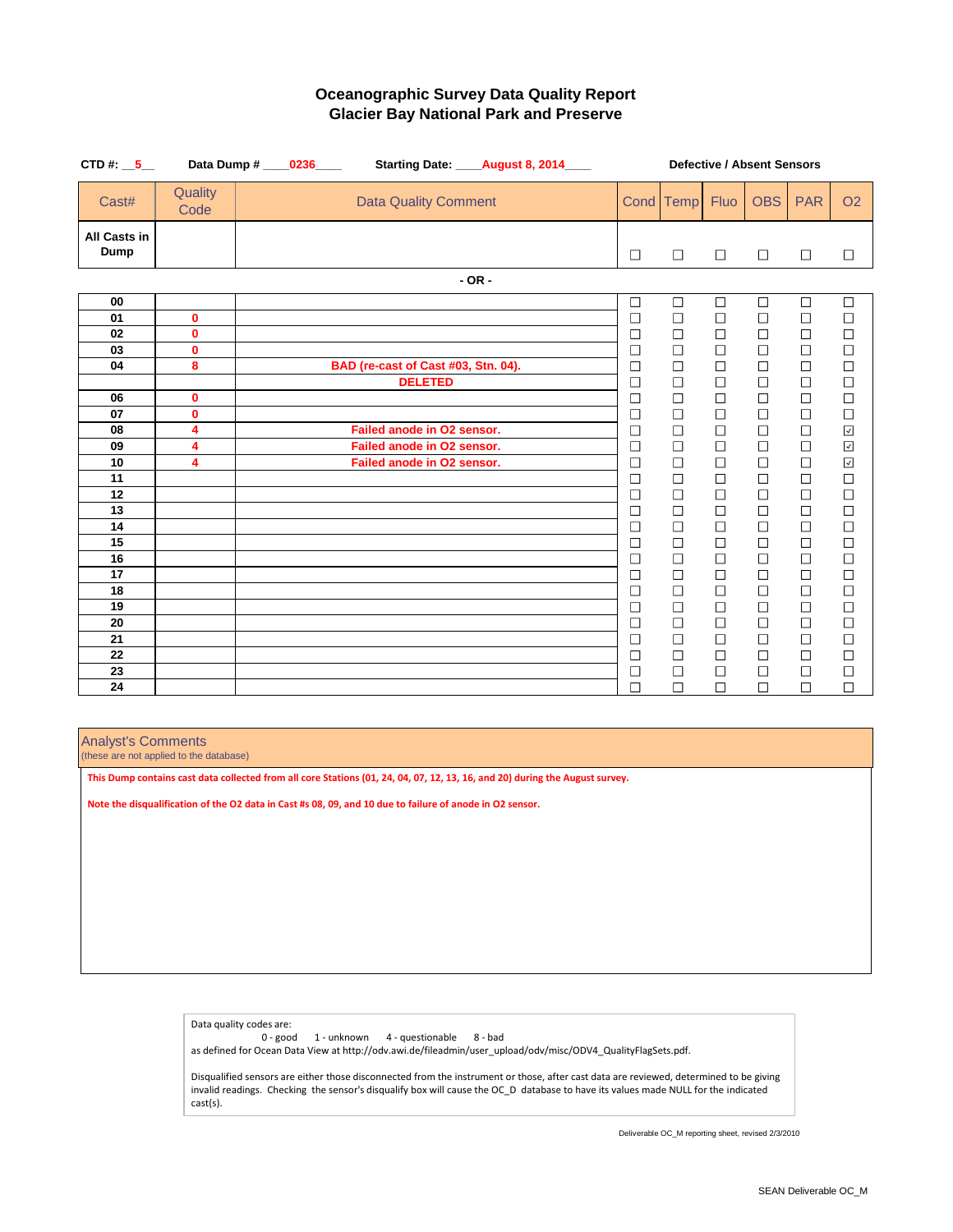| CTD #: $\_5$                       |                  | Data Dump # ____0235____ |                             | <b>Starting Date: ______ July 16, 2014_____</b> |                  | <b>Defective / Absent Sensors</b> |                  |                  |                  |                                                   |
|------------------------------------|------------------|--------------------------|-----------------------------|-------------------------------------------------|------------------|-----------------------------------|------------------|------------------|------------------|---------------------------------------------------|
| Cast#                              | Quality<br>Code  |                          | <b>Data Quality Comment</b> |                                                 |                  | Cond Temp                         | <b>Fluo</b>      | <b>OBS</b>       | <b>PAR</b>       | <b>O2</b>                                         |
| <b>All Casts in</b><br><b>Dump</b> | $\boldsymbol{0}$ |                          |                             |                                                 | $\Box$           | $\Box$                            | $\Box$           | $\Box$           | $\Box$           | $\Box$                                            |
|                                    |                  |                          |                             | $- OR -$                                        |                  |                                   |                  |                  |                  |                                                   |
| 00                                 |                  |                          |                             |                                                 | $\Box$           | $\Box$                            | $\Box$           | $\Box$           | $\Box$           | $\Box$                                            |
| 01                                 |                  |                          |                             |                                                 | $\Box$           | $\Box$                            | $\Box$           | $\Box$           | $\Box$           | $\Box$                                            |
| 02                                 |                  |                          |                             |                                                 | $\Box$           | $\Box$                            | $\Box$           | $\Box$           | $\Box$           | $\Box$                                            |
| 03                                 |                  |                          |                             |                                                 | $\Box$           | $\Box$                            | $\Box$           | $\Box$           | $\Box$           | $\Box$                                            |
| 04                                 |                  |                          |                             |                                                 | $\Box$           | $\Box$                            | $\Box$           | $\Box$           | $\Box$           | $\begin{array}{c} \square \\ \square \end{array}$ |
| 05                                 |                  |                          |                             |                                                 | $\Box$           | $\Box$                            | $\Box$           | $\Box$           | $\Box$           |                                                   |
| 06                                 |                  |                          |                             |                                                 | $\Box$           | $\Box$                            | $\Box$           | $\Box$           | $\Box$           | $\Box$                                            |
| 07                                 |                  |                          |                             |                                                 | $\Box$           | $\Box$                            | $\Box$           | $\Box$           | $\Box$           | $\Box$                                            |
| 08                                 |                  |                          |                             |                                                 | $\Box$           | $\Box$                            | $\Box$           | $\Box$           | $\Box$           | $\Box$                                            |
| 09                                 |                  |                          |                             |                                                 | $\Box$           | $\Box$                            | $\Box$           | $\Box$           | $\Box$           | $\Box$                                            |
| 10<br>11                           |                  |                          |                             |                                                 | $\Box$           | $\Box$                            | $\Box$           | $\Box$           | $\Box$           | $\Box$                                            |
| 12                                 |                  |                          |                             |                                                 | $\Box$           | $\Box$<br>$\Box$                  | $\Box$<br>$\Box$ | $\Box$<br>$\Box$ | $\Box$<br>$\Box$ | $\Box$<br>$\Box$                                  |
| 13                                 |                  |                          |                             |                                                 | $\Box$<br>$\Box$ | $\Box$                            | $\Box$           | $\Box$           | $\Box$           | $\Box$                                            |
| 14                                 |                  |                          |                             |                                                 | $\Box$           | $\Box$                            | $\Box$           | $\Box$           | $\Box$           | $\Box$                                            |
| 15                                 |                  |                          |                             |                                                 | $\Box$           | $\Box$                            | $\Box$           | $\Box$           | $\Box$           | $\Box$                                            |
| 16                                 |                  |                          |                             |                                                 | $\Box$           | $\Box$                            | $\Box$           | $\Box$           | $\Box$           | $\Box$                                            |
| 17                                 |                  |                          |                             |                                                 | $\Box$           | $\Box$                            | $\Box$           | $\Box$           | $\Box$           |                                                   |
| 18                                 |                  |                          |                             |                                                 | $\Box$           | $\Box$                            | $\Box$           | $\Box$           | $\Box$           | $\begin{array}{c} \square \\ \square \end{array}$ |
| 19                                 |                  |                          |                             |                                                 | $\Box$           | $\Box$                            | $\Box$           | $\Box$           | $\Box$           | $\Box$                                            |
| 20                                 |                  |                          |                             |                                                 | $\Box$           | $\Box$                            | $\Box$           | $\Box$           | $\Box$           | $\Box$                                            |
| 21                                 |                  |                          |                             |                                                 | $\Box$           | $\Box$                            | $\Box$           | $\Box$           | $\Box$           | $\Box$                                            |
| 22                                 |                  |                          |                             |                                                 | $\Box$           | $\Box$                            | $\Box$           | $\Box$           | $\Box$           | $\Box$                                            |
| 23                                 |                  |                          |                             |                                                 | $\Box$           | $\Box$                            | $\Box$           | $\Box$           | $\Box$           | $\Box$                                            |
| 24                                 |                  |                          |                             |                                                 | $\Box$           | $\Box$                            | $\Box$           | $\Box$           | $\Box$           | $\Box$                                            |

### **Oceanographic Survey Data Quality Report Glacier Bay National Park and Preserve**

Analyst's Comments

(these are not applied to the database)

Data quality codes are:

0 - good 1 - unknown 4 - questionable 8 - bad

as defined for Ocean Data View at http://odv.awi.de/fileadmin/user\_upload/odv/misc/ODV4\_QualityFlagSets.pdf.

Disqualified sensors are either those disconnected from the instrument or those, after cast data are reviewed, determined to be giving invalid readings. Checking the sensor's disqualify box will cause the OC\_D database to have its values made NULL for the indicated cast(s).

**This was the "mid-summer" (mid-July) survey, and this Dump contains cast data collected from all 22 standard Stations (20, 24, 00, 01, 02, 03, 04, 13, 05, 06, 07, 08, 10, 11, 12, 21, 09, 14, 16, 17, 18, and 19).**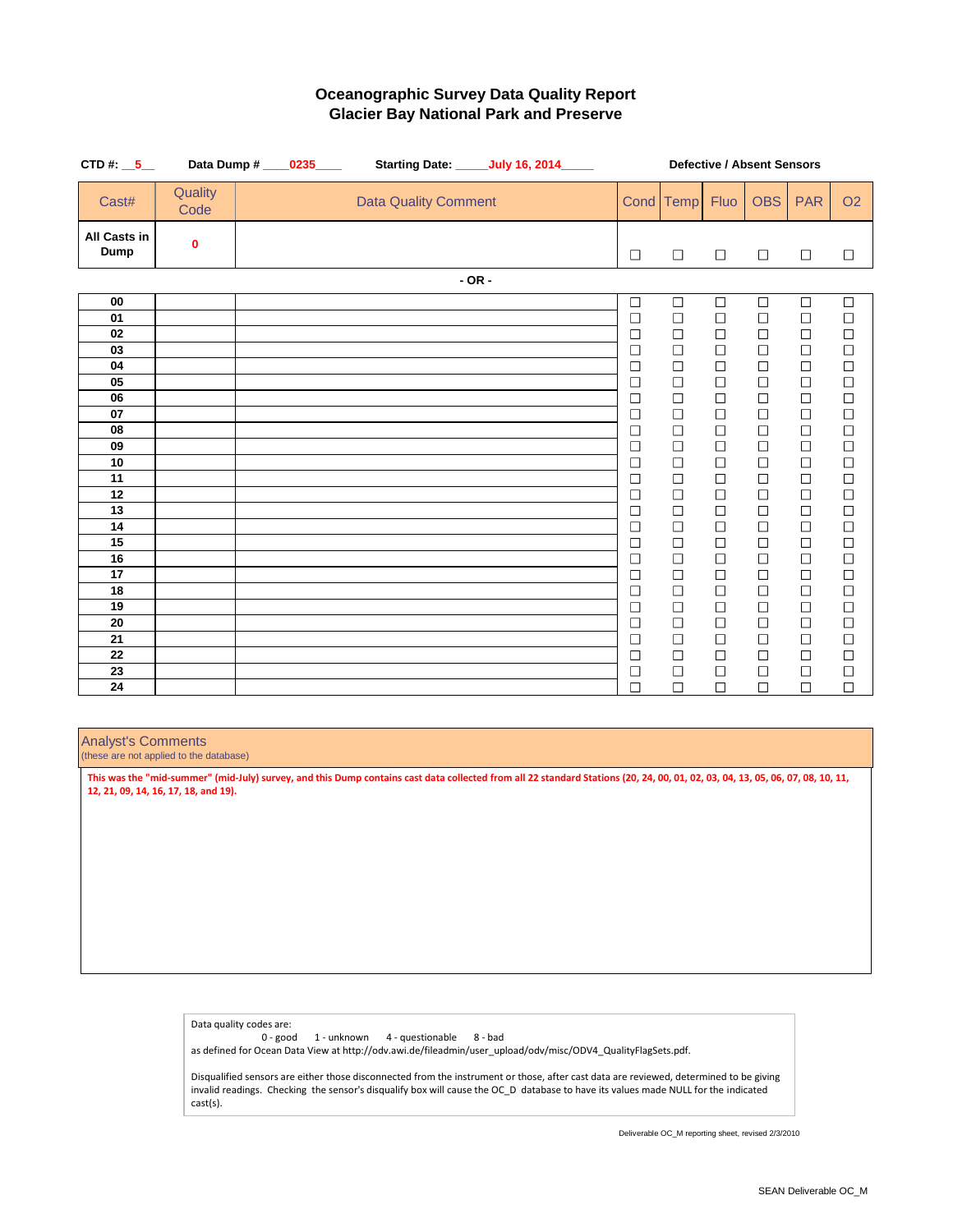| CTD #: $\_5$                       |                  | Data Dump # ____ 0234____ |                             |          | <b>Starting Date: May 30, 2014</b> | <b>Defective / Absent Sensors</b> |                  |                  |                  |                  |                                                   |
|------------------------------------|------------------|---------------------------|-----------------------------|----------|------------------------------------|-----------------------------------|------------------|------------------|------------------|------------------|---------------------------------------------------|
| Cast#                              | Quality<br>Code  |                           | <b>Data Quality Comment</b> |          |                                    |                                   | Cond Temp        | <b>Fluo</b>      | <b>OBS</b>       | <b>PAR</b>       | <b>O2</b>                                         |
| <b>All Casts in</b><br><b>Dump</b> | $\boldsymbol{0}$ |                           |                             |          |                                    | $\Box$                            | $\Box$           | $\Box$           | $\Box$           | $\Box$           | $\Box$                                            |
|                                    |                  |                           |                             | $- OR -$ |                                    |                                   |                  |                  |                  |                  |                                                   |
| 00                                 |                  |                           |                             |          |                                    | $\Box$                            | $\Box$           | $\Box$           | $\Box$           | $\Box$           | $\Box$                                            |
| 01                                 |                  |                           |                             |          |                                    | $\Box$                            | $\Box$           | $\Box$           | $\Box$           | $\Box$           | $\Box$                                            |
| 02                                 |                  |                           |                             |          |                                    | $\Box$                            | $\Box$           | $\Box$           | $\Box$           | $\Box$           | $\Box$                                            |
| 03                                 |                  |                           |                             |          |                                    | $\Box$                            | $\Box$           | $\Box$           | $\Box$           | $\Box$           | $\Box$                                            |
| 04                                 |                  |                           |                             |          |                                    | $\Box$                            | $\Box$           | $\Box$           | $\Box$           | $\Box$           | $\begin{array}{c} \square \\ \square \end{array}$ |
| 05                                 |                  |                           |                             |          |                                    | $\Box$                            | $\Box$           | $\Box$           | $\Box$           | $\Box$           |                                                   |
| 06                                 |                  |                           |                             |          |                                    | $\Box$                            | $\Box$           | $\Box$           | $\Box$           | $\Box$           | $\Box$                                            |
| 07                                 |                  |                           |                             |          |                                    | $\Box$                            | $\Box$           | $\Box$           | $\Box$           | $\Box$           | $\Box$                                            |
| 08                                 |                  |                           |                             |          |                                    | $\Box$                            | $\Box$           | $\Box$           | $\Box$           | $\Box$           | $\Box$                                            |
| 09                                 |                  |                           |                             |          |                                    | $\Box$                            | $\Box$           | $\Box$           | $\Box$           | $\Box$           | $\Box$                                            |
| 10<br>11                           |                  |                           |                             |          |                                    | $\Box$<br>$\Box$                  | $\Box$<br>$\Box$ | $\Box$<br>$\Box$ | $\Box$<br>$\Box$ | $\Box$<br>$\Box$ | $\Box$<br>$\Box$                                  |
| 12                                 |                  |                           |                             |          |                                    | $\Box$                            | $\Box$           | $\Box$           | $\Box$           | $\Box$           | $\Box$                                            |
| 13                                 |                  |                           |                             |          |                                    | $\Box$                            | $\Box$           | $\Box$           | $\Box$           | $\Box$           | $\Box$                                            |
| 14                                 |                  |                           |                             |          |                                    | $\Box$                            | $\Box$           | $\Box$           | $\Box$           | $\Box$           | $\Box$                                            |
| 15                                 |                  |                           |                             |          |                                    | $\Box$                            | $\Box$           | $\Box$           | $\Box$           | $\Box$           | $\Box$                                            |
| 16                                 |                  |                           |                             |          |                                    | $\Box$                            | $\Box$           | $\Box$           | $\Box$           | $\Box$           | $\Box$                                            |
| 17                                 |                  |                           |                             |          |                                    | $\Box$                            | $\Box$           | $\Box$           | $\Box$           | $\Box$           |                                                   |
| 18                                 |                  |                           |                             |          |                                    | $\Box$                            | $\Box$           | $\Box$           | $\Box$           | $\Box$           | $\begin{array}{c} \square \\ \square \end{array}$ |
| 19                                 |                  |                           |                             |          |                                    | $\Box$                            | $\Box$           | $\Box$           | $\Box$           | $\Box$           | $\Box$                                            |
| 20                                 |                  |                           |                             |          |                                    | $\Box$                            | $\Box$           | $\Box$           | $\Box$           | $\Box$           | $\Box$                                            |
| 21                                 |                  |                           |                             |          |                                    | $\Box$                            | $\Box$           | $\Box$           | $\Box$           | $\Box$           | $\Box$                                            |
| 22                                 |                  |                           |                             |          |                                    | $\Box$                            | $\Box$           | $\Box$           | $\Box$           | $\Box$           | $\Box$                                            |
| 23                                 |                  |                           |                             |          |                                    | $\Box$                            | $\Box$           | $\Box$           | $\Box$           | $\Box$           | $\Box$                                            |
| 24                                 |                  |                           |                             |          |                                    | $\Box$                            | $\Box$           | $\Box$           | $\Box$           | $\Box$           | $\Box$                                            |

# **Oceanographic Survey Data Quality Report Glacier Bay National Park and Preserve**

Analyst's Comments

(these are not applied to the database)

Data quality codes are:

0 - good 1 - unknown 4 - questionable 8 - bad

as defined for Ocean Data View at http://odv.awi.de/fileadmin/user\_upload/odv/misc/ODV4\_QualityFlagSets.pdf.

Disqualified sensors are either those disconnected from the instrument or those, after cast data are reviewed, determined to be giving invalid readings. Checking the sensor's disqualify box will cause the OC\_D database to have its values made NULL for the indicated cast(s).

**This Dump contains cast data collected from all core Stations (24, 01, 04, 13, 07, 12, 16, and 20) during the "June" survey.**

**(The survey was actually conducted on the last day of May in order to accomodate non-motorized waters restrictions.)**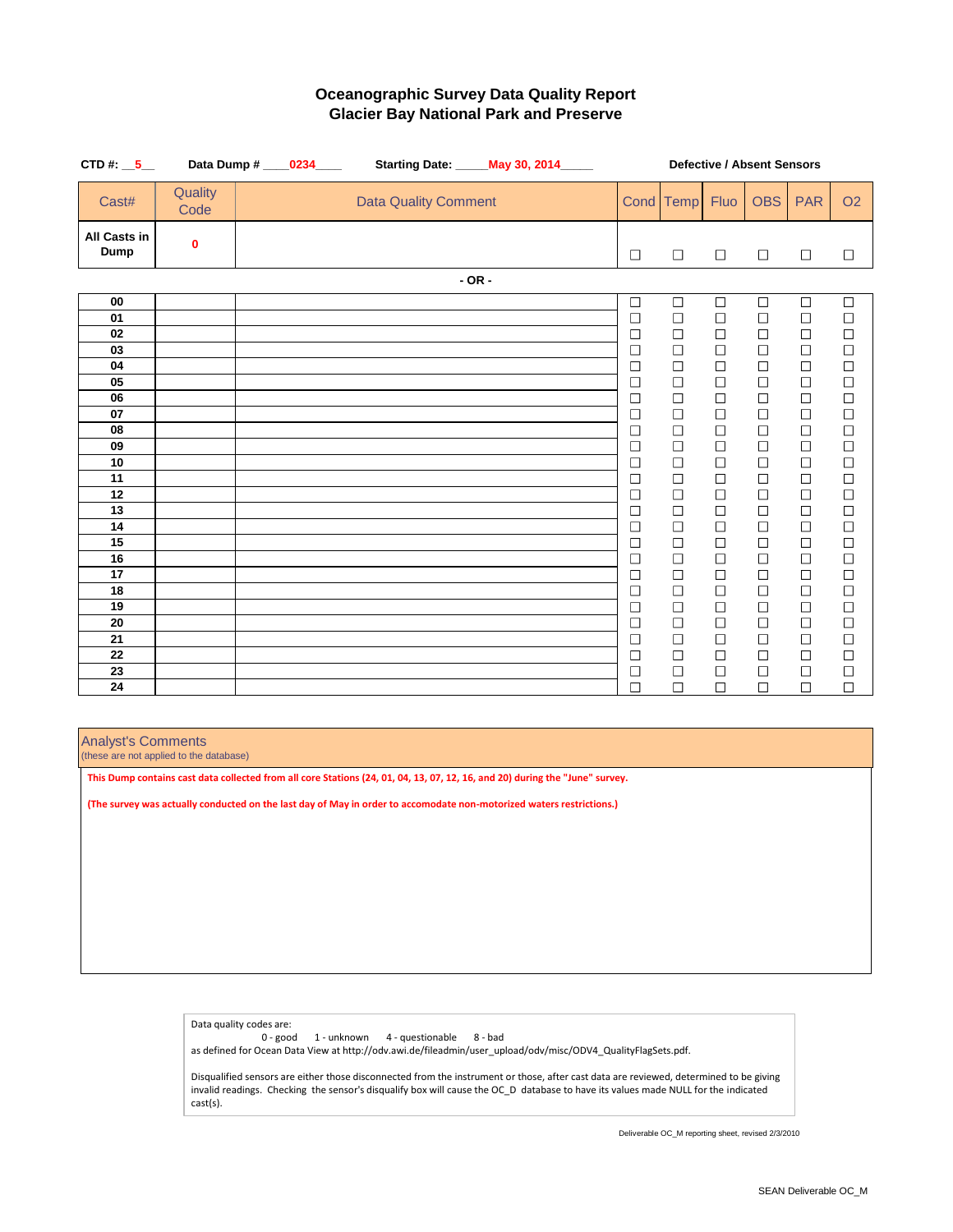| CTD #: $\_5$                                                                                 |                  | Data Dump # ____0233____ |                             | <b>Starting Date: May 5, 2014</b> ____ | <b>Defective / Absent Sensors</b>                                                                                                                            |                                                                                                                                                              |                                                                                                                                                              |                                                                                                                                                              |                                                                                                                                                              |                                                                                                                                                                                           |
|----------------------------------------------------------------------------------------------|------------------|--------------------------|-----------------------------|----------------------------------------|--------------------------------------------------------------------------------------------------------------------------------------------------------------|--------------------------------------------------------------------------------------------------------------------------------------------------------------|--------------------------------------------------------------------------------------------------------------------------------------------------------------|--------------------------------------------------------------------------------------------------------------------------------------------------------------|--------------------------------------------------------------------------------------------------------------------------------------------------------------|-------------------------------------------------------------------------------------------------------------------------------------------------------------------------------------------|
| Cast#                                                                                        | Quality<br>Code  |                          | <b>Data Quality Comment</b> |                                        |                                                                                                                                                              | Cond Temp                                                                                                                                                    | <b>Fluo</b>                                                                                                                                                  | <b>OBS</b>                                                                                                                                                   | <b>PAR</b>                                                                                                                                                   | <b>O2</b>                                                                                                                                                                                 |
| <b>All Casts in</b><br><b>Dump</b>                                                           | $\boldsymbol{0}$ |                          |                             |                                        | $\Box$                                                                                                                                                       | $\Box$                                                                                                                                                       | $\Box$                                                                                                                                                       | $\Box$                                                                                                                                                       | $\Box$                                                                                                                                                       | $\Box$                                                                                                                                                                                    |
|                                                                                              |                  |                          |                             | $- OR -$                               |                                                                                                                                                              |                                                                                                                                                              |                                                                                                                                                              |                                                                                                                                                              |                                                                                                                                                              |                                                                                                                                                                                           |
| 00<br>01<br>02<br>03<br>04<br>05<br>06<br>07<br>08<br>09<br>10<br>11<br>12<br>13<br>14<br>15 |                  |                          |                             |                                        | $\Box$<br>$\Box$<br>$\Box$<br>$\Box$<br>$\Box$<br>$\Box$<br>$\Box$<br>$\Box$<br>$\Box$<br>$\Box$<br>$\Box$<br>$\Box$<br>$\Box$<br>$\Box$<br>$\Box$<br>$\Box$ | $\Box$<br>$\Box$<br>$\Box$<br>$\Box$<br>$\Box$<br>$\Box$<br>$\Box$<br>$\Box$<br>$\Box$<br>$\Box$<br>$\Box$<br>$\Box$<br>$\Box$<br>$\Box$<br>$\Box$<br>$\Box$ | $\Box$<br>$\Box$<br>$\Box$<br>$\Box$<br>$\Box$<br>$\Box$<br>$\Box$<br>$\Box$<br>$\Box$<br>$\Box$<br>$\Box$<br>$\Box$<br>$\Box$<br>$\Box$<br>$\Box$<br>$\Box$ | $\Box$<br>$\Box$<br>$\Box$<br>$\Box$<br>$\Box$<br>$\Box$<br>$\Box$<br>$\Box$<br>$\Box$<br>$\Box$<br>$\Box$<br>$\Box$<br>$\Box$<br>$\Box$<br>$\Box$<br>$\Box$ | $\Box$<br>$\Box$<br>$\Box$<br>$\Box$<br>$\Box$<br>$\Box$<br>$\Box$<br>$\Box$<br>$\Box$<br>$\Box$<br>$\Box$<br>$\Box$<br>$\Box$<br>$\Box$<br>$\Box$<br>$\Box$ | $\Box$<br>$\Box$<br>$\Box$<br>$\Box$<br>$\Box$<br>$\Box$<br>$\Box$<br>$\begin{array}{c}\n\Box \\ \Box\n\end{array}$<br>$\Box$<br>$\Box$<br>$\Box$<br>$\Box$<br>$\Box$<br>$\Box$<br>$\Box$ |
| 16<br>17<br>18<br>19<br>20<br>21<br>22<br>23                                                 |                  |                          |                             |                                        | $\Box$<br>$\Box$<br>$\Box$<br>$\Box$<br>$\Box$<br>$\Box$<br>$\Box$<br>$\Box$                                                                                 | $\Box$<br>$\Box$<br>$\Box$<br>$\overline{\phantom{a}}$<br>$\Box$<br>$\Box$<br>$\Box$<br>$\Box$                                                               | $\Box$<br>$\Box$<br>$\Box$<br>$\Box$<br>$\Box$<br>$\Box$<br>$\Box$<br>$\Box$                                                                                 | $\Box$<br>$\Box$<br>$\Box$<br>$\Box$<br>$\Box$<br>$\Box$<br>$\Box$                                                                                           | $\Box$<br>$\Box$<br>$\Box$<br>$\Box$<br>$\Box$<br>$\Box$<br>$\Box$<br>$\Box$                                                                                 | $\Box$<br>$\Box$<br>$\Box$<br>$\Box$<br>$\Box$<br>$\Box$<br>$\Box$                                                                                                                        |
| 24                                                                                           |                  |                          |                             |                                        | $\Box$                                                                                                                                                       | П                                                                                                                                                            | $\Box$                                                                                                                                                       | $\mathbb{R}^n$                                                                                                                                               | $\Box$                                                                                                                                                       |                                                                                                                                                                                           |

# **Oceanographic Survey Data Quality Report Glacier Bay National Park and Preserve**

### Analyst's Comments

(these are not applied to the database)

Data quality codes are:

0 - good 1 - unknown 4 - questionable 8 - bad

as defined for Ocean Data View at http://odv.awi.de/fileadmin/user\_upload/odv/misc/ODV4\_QualityFlagSets.pdf.

Disqualified sensors are either those disconnected from the instrument or those, after cast data are reviewed, determined to be giving invalid readings. Checking the sensor's disqualify box will cause the OC\_D database to have its values made NULL for the indicated cast(s).

**This Dump contains cast data collected from all core Stations (24, 01, 04, 13, 07, 12, 16, and 20) during the May survey.**

**Note that since the CTD was not initialized following the April survey, the cast numbers for the May survey are 08-15.**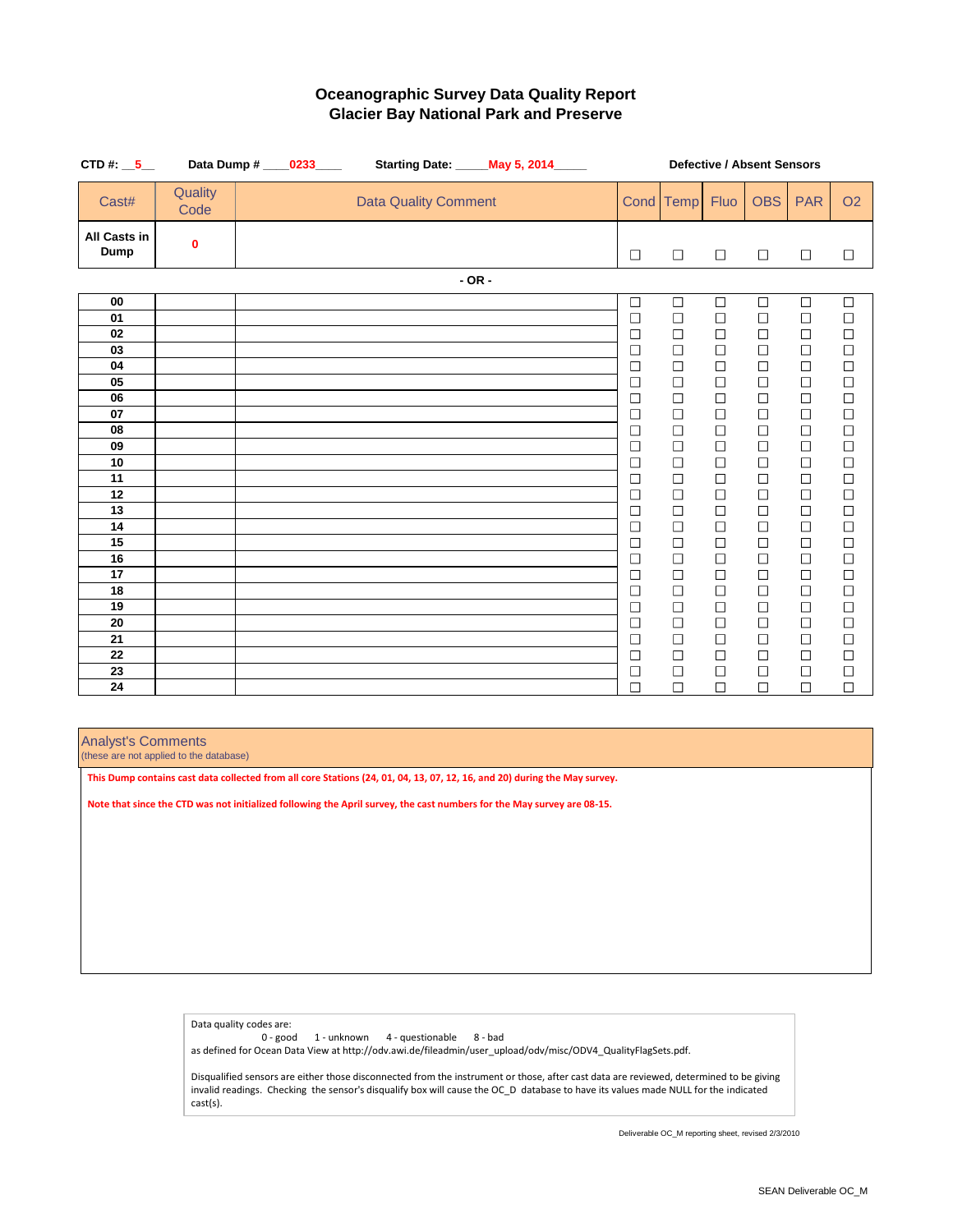| CTD #: $\_5$                       |                  | Data Dump # ____ 0232____ |                             | <b>Starting Date: ______ April 7, 2014______</b> | <b>Defective / Absent Sensors</b> |                  |                  |                  |                  |                                                   |
|------------------------------------|------------------|---------------------------|-----------------------------|--------------------------------------------------|-----------------------------------|------------------|------------------|------------------|------------------|---------------------------------------------------|
| Cast#                              | Quality<br>Code  |                           | <b>Data Quality Comment</b> |                                                  |                                   | Cond Temp        | <b>Fluo</b>      | <b>OBS</b>       | <b>PAR</b>       | <b>O2</b>                                         |
| <b>All Casts in</b><br><b>Dump</b> | $\boldsymbol{0}$ |                           |                             |                                                  | $\Box$                            | $\Box$           | $\Box$           | $\Box$           | $\Box$           | $\Box$                                            |
|                                    |                  |                           |                             | $- OR -$                                         |                                   |                  |                  |                  |                  |                                                   |
| 00                                 |                  |                           |                             |                                                  | $\Box$                            | $\Box$           | $\Box$           | $\Box$           | $\Box$           | $\Box$                                            |
| 01                                 |                  |                           |                             |                                                  | $\Box$                            | $\Box$           | $\Box$           | $\Box$           | $\Box$           | $\Box$                                            |
| 02                                 |                  |                           |                             |                                                  | $\Box$                            | $\Box$           | $\Box$           | $\Box$           | $\Box$           | $\Box$                                            |
| 03                                 |                  |                           |                             |                                                  | $\Box$                            | $\Box$           | $\Box$           | $\Box$           | $\Box$           | $\Box$                                            |
| 04                                 |                  |                           |                             |                                                  | $\Box$                            | $\Box$           | $\Box$           | $\Box$           | $\Box$           | $\begin{array}{c} \square \\ \square \end{array}$ |
| 05                                 |                  |                           |                             |                                                  | $\Box$                            | $\Box$           | $\Box$           | $\Box$           | $\Box$           |                                                   |
| 06                                 |                  |                           |                             |                                                  | $\Box$                            | $\Box$           | $\Box$           | $\Box$           | $\Box$           | $\Box$                                            |
| 07                                 |                  |                           |                             |                                                  | $\Box$                            | $\Box$           | $\Box$           | $\Box$           | $\Box$           | $\Box$                                            |
| 08                                 |                  |                           |                             |                                                  | $\Box$                            | $\Box$           | $\Box$           | $\Box$           | $\Box$           | $\Box$                                            |
| 09                                 |                  |                           |                             |                                                  | $\Box$                            | $\Box$           | $\Box$           | $\Box$           | $\Box$           | $\Box$                                            |
| 10<br>11                           |                  |                           |                             |                                                  | $\Box$                            | $\Box$           | $\Box$           | $\Box$           | $\Box$           | $\Box$                                            |
| 12                                 |                  |                           |                             |                                                  | $\Box$                            | $\Box$<br>$\Box$ | $\Box$<br>$\Box$ | $\Box$<br>$\Box$ | $\Box$           | $\Box$                                            |
| 13                                 |                  |                           |                             |                                                  | $\Box$<br>$\Box$                  | $\Box$           | $\Box$           | $\Box$           | $\Box$<br>$\Box$ | $\Box$<br>$\Box$                                  |
| 14                                 |                  |                           |                             |                                                  | $\Box$                            | $\Box$           | $\Box$           | $\Box$           | $\Box$           | $\Box$                                            |
| 15                                 |                  |                           |                             |                                                  | $\Box$                            | $\Box$           | $\Box$           | $\Box$           | $\Box$           | $\Box$                                            |
| 16                                 |                  |                           |                             |                                                  | $\Box$                            | $\Box$           | $\Box$           | $\Box$           | $\Box$           | $\Box$                                            |
| 17                                 |                  |                           |                             |                                                  | $\Box$                            | $\Box$           | $\Box$           | $\Box$           | $\Box$           | $\Box$                                            |
| 18                                 |                  |                           |                             |                                                  | $\Box$                            | $\Box$           | $\Box$           | $\Box$           | $\Box$           | $\Box$                                            |
| 19                                 |                  |                           |                             |                                                  | $\Box$                            | $\Box$           | $\Box$           | $\Box$           | $\Box$           |                                                   |
| 20                                 |                  |                           |                             |                                                  | $\Box$                            | $\Box$           | $\Box$           | $\Box$           | $\Box$           | $\Box$                                            |
| 21                                 |                  |                           |                             |                                                  | $\Box$                            | $\Box$           | $\Box$           |                  | $\Box$           | $\Box$                                            |
| 22                                 |                  |                           |                             |                                                  | $\Box$                            | $\Box$           | $\Box$           | $\Box$           | $\Box$           | $\Box$                                            |
| 23                                 |                  |                           |                             |                                                  | $\Box$                            | $\Box$           | $\Box$           |                  | $\Box$           | $\Box$                                            |
| 24                                 |                  |                           |                             |                                                  | $\Box$                            | $\Box$           | $\Box$           | $\Box$           | $\Box$           | $\Box$                                            |

# **Oceanographic Survey Data Quality Report Glacier Bay National Park and Preserve**

### Analyst's Comments

(these are not applied to the database)

Data quality codes are:

0 - good 1 - unknown 4 - questionable 8 - bad

as defined for Ocean Data View at http://odv.awi.de/fileadmin/user\_upload/odv/misc/ODV4\_QualityFlagSets.pdf.

Disqualified sensors are either those disconnected from the instrument or those, after cast data are reviewed, determined to be giving invalid readings. Checking the sensor's disqualify box will cause the OC\_D database to have its values made NULL for the indicated cast(s).

**This Dump contains cast data (at Stations 24, 01, 04, 13, 07, 12, and 16) from the April survey.**

**We were unable to occupy Station 20 due to the presence of non-navigable pan ice.**